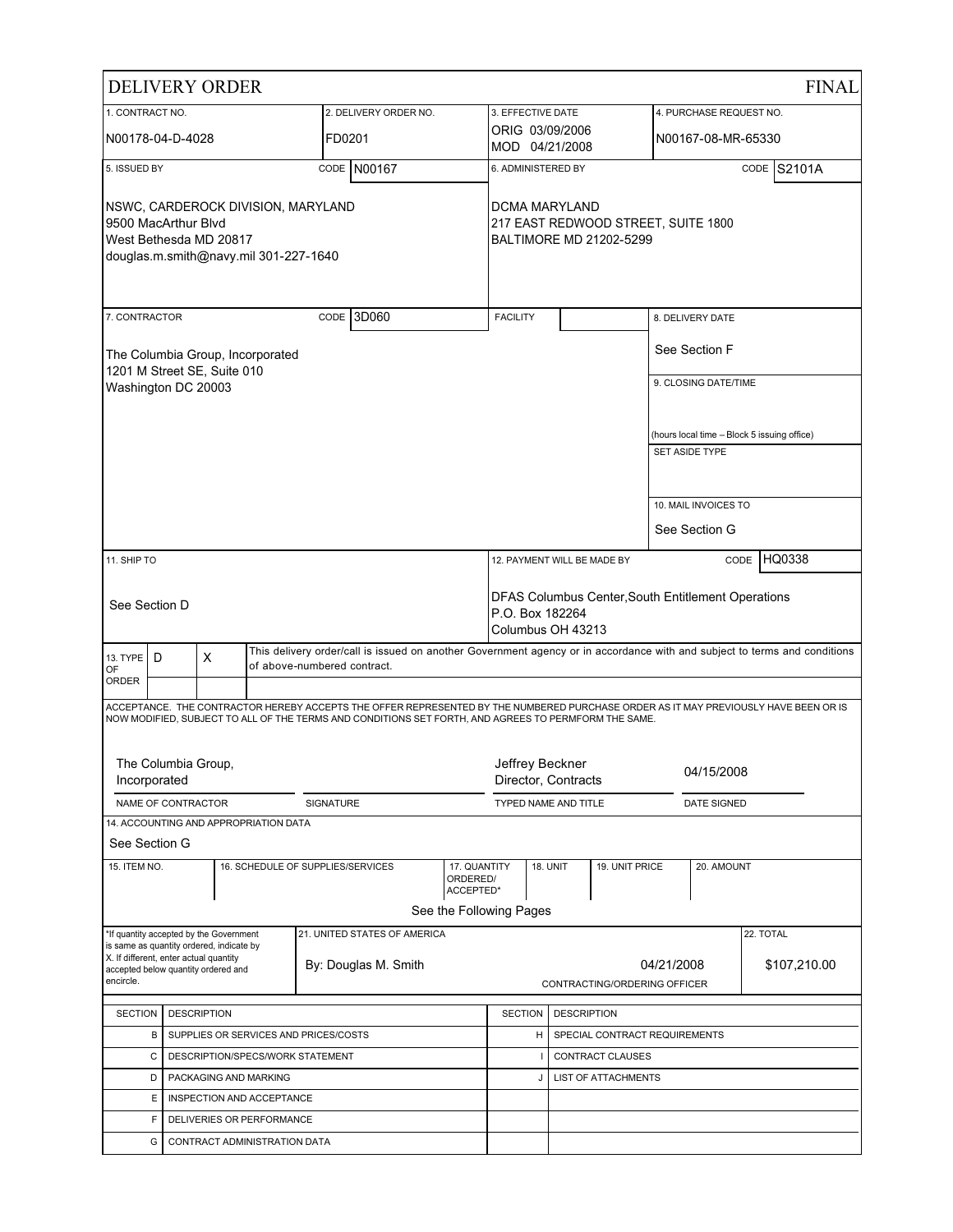| CONTRACT NO.     | <b>IVERY ORDER NO.</b><br>DF | <b>PAGE</b> |
|------------------|------------------------------|-------------|
| N00178-04-D-4028 | FD020 <sup>1</sup>           | $2$ of $2$  |

# **GENERAL INFORMATION**

The purpose of this modification is to extend the completion date under the subject task order as follows:

From: 2 Years after effective date of task order

To: 30 Sep 08

This modification is issued at no increase in Task Order value.

All other terms and conditions remain unchanged.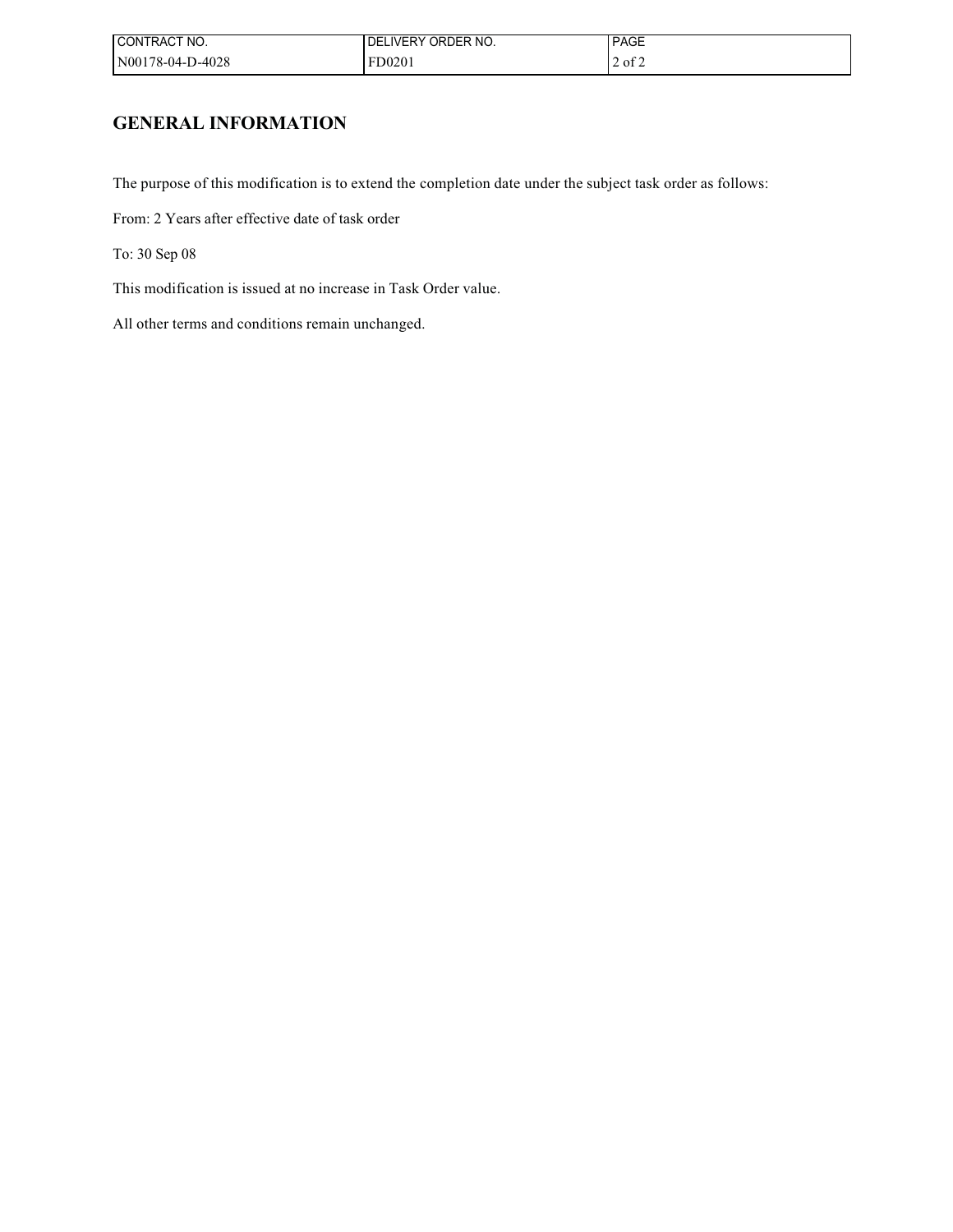| <b>I CONTRACT NO.</b> | ' IVERY ORDER NO.<br>DE | <b>PAGE</b> |
|-----------------------|-------------------------|-------------|
| $N00178-04-D-4028$    | FD0201                  | of $13$     |

### **SECTION B SUPPLIES OR SERVICES AND PRICES**

|      | CLIN - SUPPLIES OR SERVICES                |                |  |           |               |  |
|------|--------------------------------------------|----------------|--|-----------|---------------|--|
|      | For Cost Type Items:                       |                |  |           |               |  |
| Item | Supplies/Services Qty                      | Unit Est. Cost |  | Fixed Fee | CPFF          |  |
| 1000 | Administrative<br>Staff Support<br>(OTHER) | $1.0$ Lot      |  |           | \$107, 210.00 |  |

The Alternate version of the Section G clause entitled, "Submission of Invoices (Cost -Reimbursement, Time and Materials, Labor Hours or FPI)(July 1992)" is hereby invoked as set forth under P00002 of the subject contract.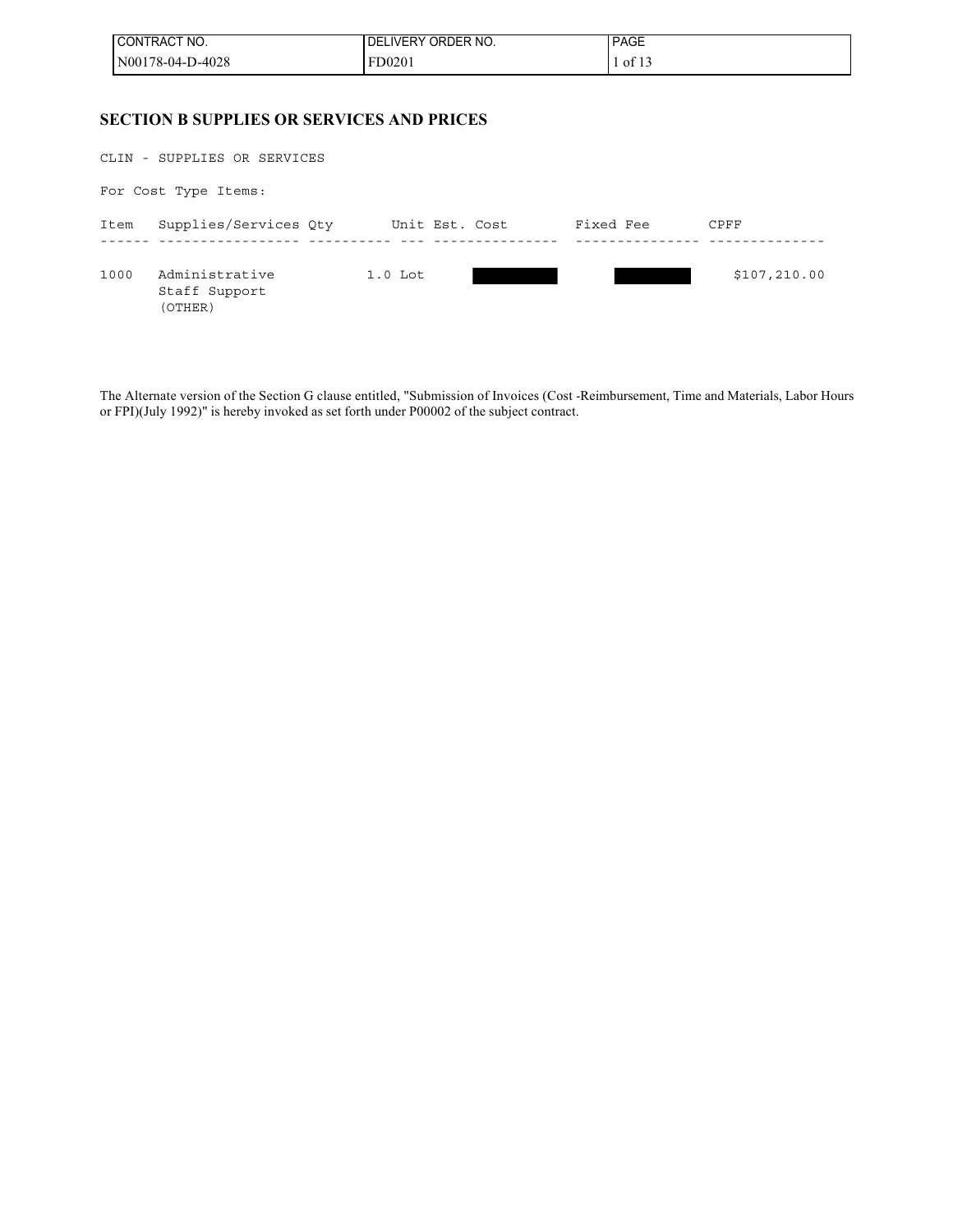| l CONTRACT NO.   | I DELIVERY ORDER NO. | <b>PAGE</b> |
|------------------|----------------------|-------------|
| N00178-04-D-4028 | FD0201               | 2 of 13     |

### **SECTION C DESCRIPTIONS AND SPECIFICATIONS**

Section C - Statement of Work

This is a performanced based statement of work. The effort performed hereunder will be evaluated in accordance with the performance standards/acceptance quality levels described in this solicitation and in the provision CAR H07

1.0 Objective

The contractor shall provide clerical and administrative support services for the Naval Surface Warfare Center, Carderock Division (NSWCCD), Curator of Models, Code 301, and other offices as deemed necessary within the Department.

2.0 Scope of Work

2.1 The contractor shall provide clerical and administrative support services including, but not limited to, the following:

a. Perform receptionist duties and office procedures such as answering the telephone, faxing, photocopying, sorting incoming division mail and maintaining and tracking inventory of office supplies and materials.

b. Prepare and file all incoming and outgoing, official and non/official correspondence, routine forms, progress reports, technical reports, and any other documentation required in support of the division.

c. Perform word processing duties, data entry, typing, editing, publishing and filing duties.

d. Establish and maintain a comprehensive filing system for all records, official/non official correspondence and documents related to the division. Maintain files and records, ensures all documents are properly formatted, typed, and distributed according to the approved Carderock Division process.

e. Respond to routine and non-technical requests for information such as status reports, suspense dates for matters requiring compliance and similar information readily available from files.

f. Receive incoming correspondence, screening prior to distribution for suspense dates, establishing controls and following up. Reviews correspondence for spelling, grammar, typographical errors, syntax, format conformance and related procedural requirements and makes corrections as appropriate.

g. Maintain the Exhibition Show Models file that includes scheduling and associated paperwork. This file is used to schedule different organizations, museums and naval bases that request to have models on display for an event.

2.2 The contractor shall provide services to other Codes and offices to perform duties including but not limited to, the following:

Input and monitor data in the Oracle and Access databases and submit purchase orders in ILSMIS.

### 3.0 Government Furnished Equipment

The Government shall furnish a workspace with computer capable of performing office automation tasks required for the position. The designated space will also have a telephone capable of DSN and local/long distance calling for official business use. Database information required to prepare deliverables and naval messages, as appropriate, will be provided to the contractor.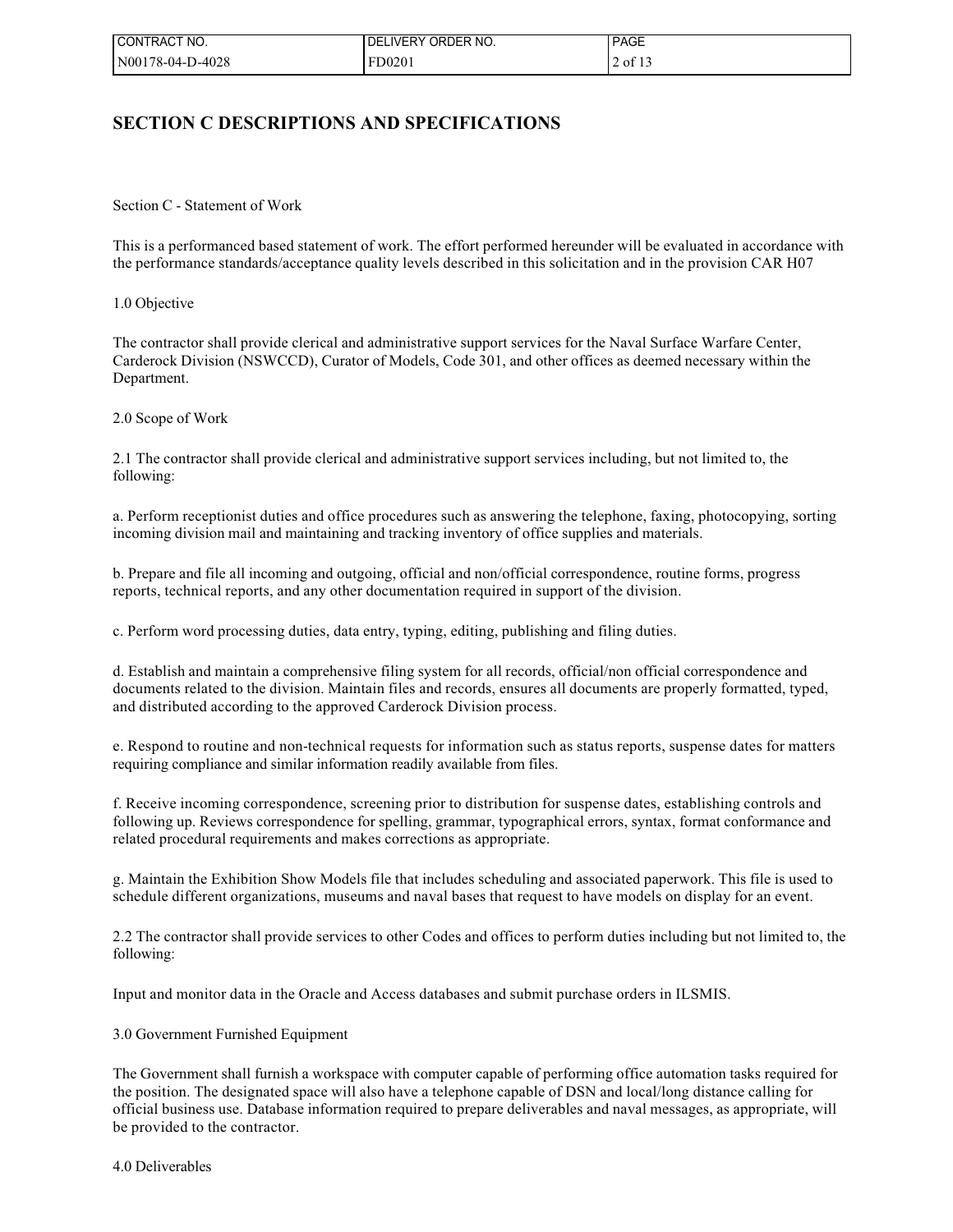| I CONTRACT NO.   | I DELIVERY ORDER NO. | <b>PAGE</b> |
|------------------|----------------------|-------------|
| N00178-04-D-4028 | FD0201               | of $13$     |

The Contractor shall submit bi-weekly time and attendance reports to the Technical Point of Contact, Ms. Kimberly Dempsey, Code 30 Operations Department Supervisory Administrative Officer.

#### 5.0 Performance

The contractor shall perform the required services Monday through Friday, 8 hours a day plus a 30 minute lunch, 40 hours per week between the hours of 6:00 am and 6:00 pm. Hours may be adjusted if approved by the Task Order Manager (TOM).

5.1 Period of Performance - The period of performance of the task order shall be from the effective date of the task order through two years thereafter.

5.2 Place of Performance – NSWCCD, 9500 MacArthur Boulevard, West Bethesda, MD, 20817-5700, Building 4E and other buildings and codes as required.

### 6. Travel

There is no travel anticipated for the performance of this task order.

### 7. Security Requirements

There are no security requirements applicable to this task order. The Contractor shall only be required to receive, generate, and store unclassified information.

#### 8. Points of Contact

The Department Point of Contact (POC) and the Task Order Manager (TOM) is Kimberly Dempsey. The TOM shall identify contractor deficiencies, review task order deliverables, assist in preparing reports on contractor performance, identify contractor noncompliance with requirements, and provide detailed technical information to the contractor as needed.

#### 9. Personnel Qualifications

The individual should have a high school diploma and 7 years of experience in providing administrative and clerical support to a large organization.

The individual should have the ability to communicate orally and in writing. Must have skill in utilizing a personal desktop computer and commercial software packages, such as Microsoft Word, Excel and Powerpoint to complete comprehensive presentations and spreadsheets in final form for management. In addition, the individual should have experience working with Oracle and Access data base systems.

The individual should have exceptional writing and grammar skills. In addition, the individual should have an ability to monitor, analyze and interpret administrative functions and have the ability to organize, plan prioritize, follow through, track progress of and notify management of status on all work assignments in a timely manner.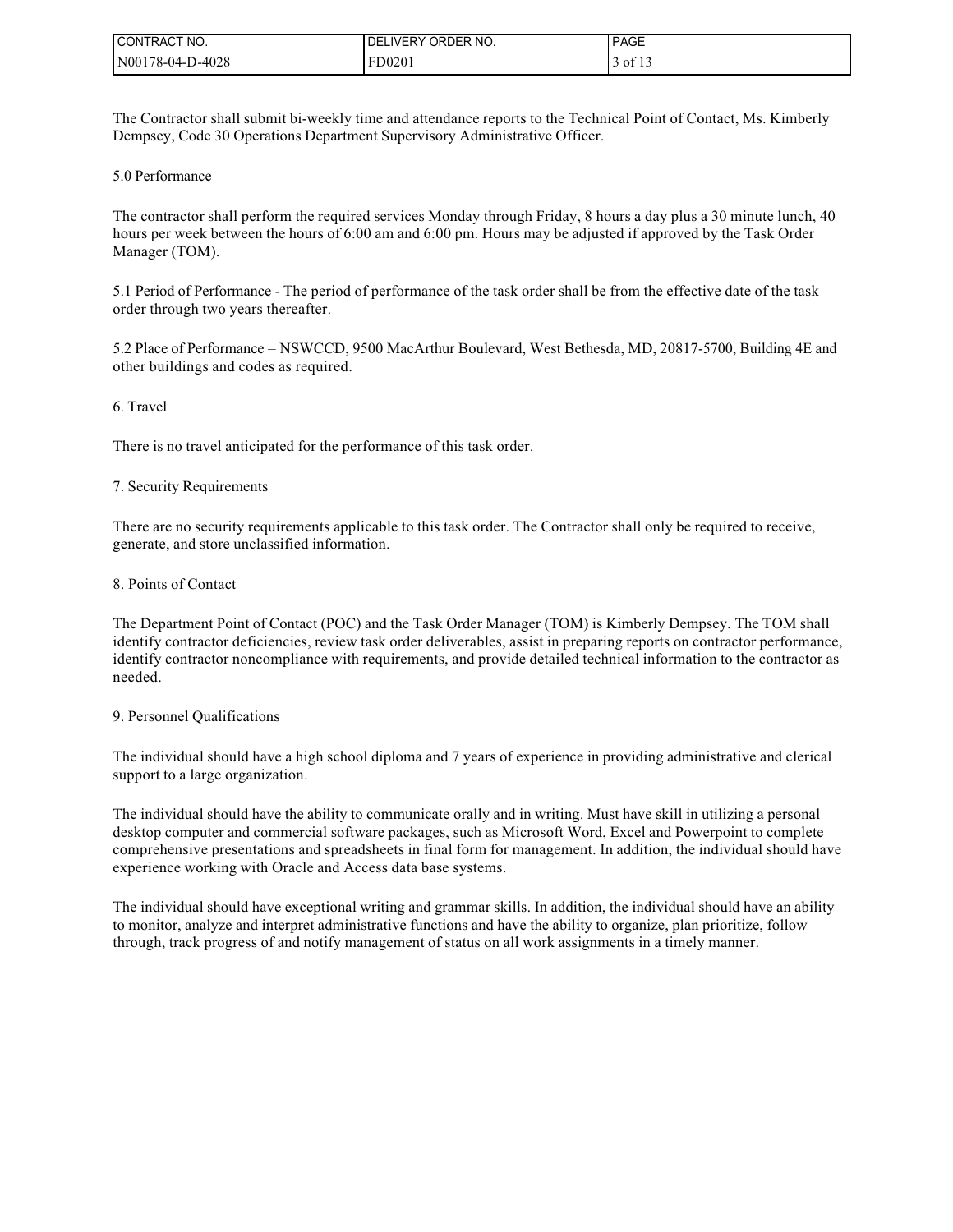| ! CONTRACT NO.   | I DELIVERY ORDER NO. | <b>PAGE</b>  |
|------------------|----------------------|--------------|
| N00178-04-D-4028 | FD0201               | $.4$ of $.1$ |

## **SECTION D PACKAGING AND MARKING**

Packaging and Marking shall be in accordance with Section D of the base IDIQ contract.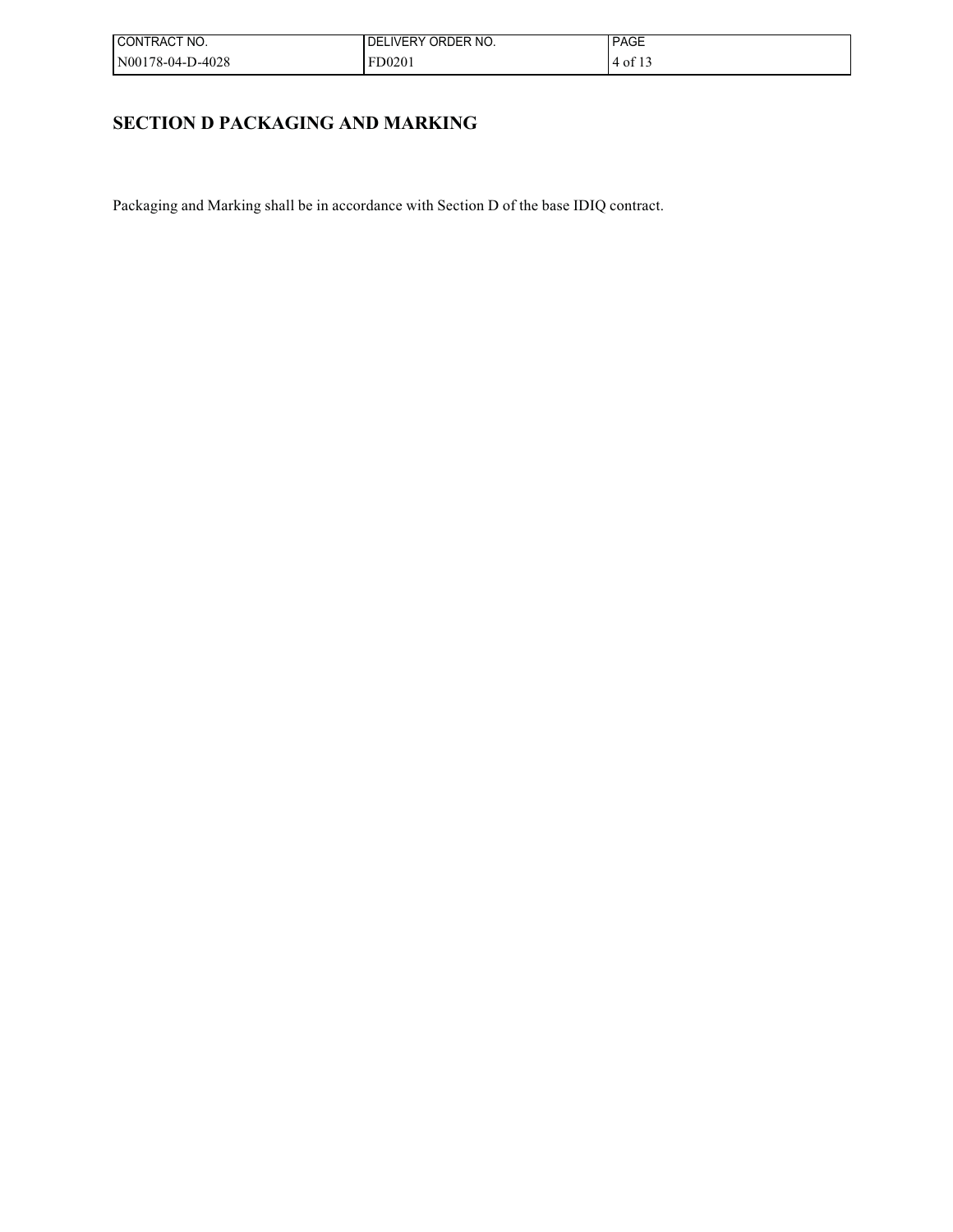| ! CONTRACT NO.   | I DELIVERY ORDER NO. | <b>PAGE</b> |
|------------------|----------------------|-------------|
| N00178-04-D-4028 | FD0201               | of 13       |

## **SECTION E INSPECTION AND ACCEPTANCE**

Inspection and acceptance shall be performed by the Government at destination.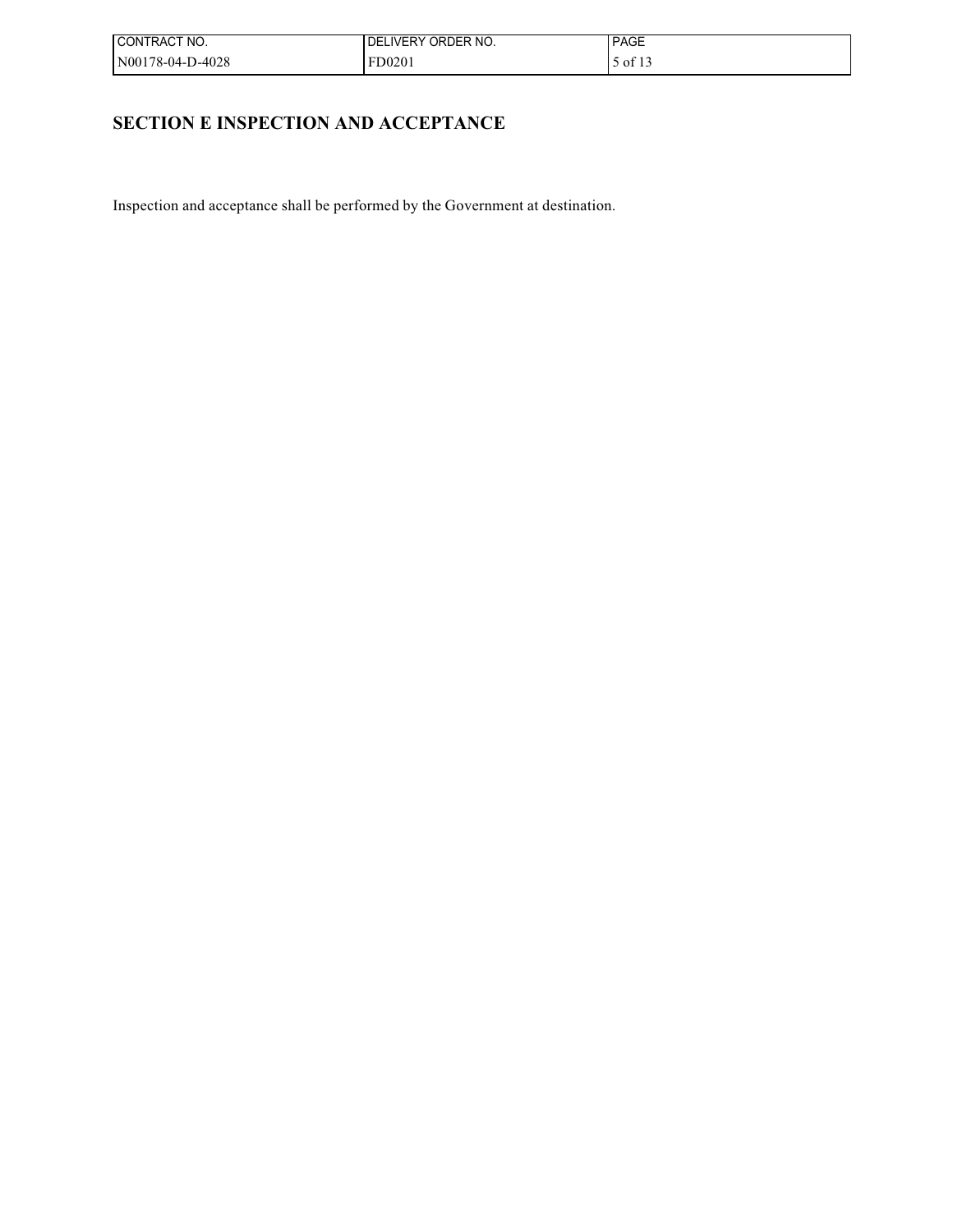| l CONTRACT NO.   | DELIVERY ORDER NO. | <b>PAGE</b> |
|------------------|--------------------|-------------|
| N00178-04-D-4028 | FD0201             | 6 of 13     |

## **SECTION F DELIVERABLES OR PERFORMANCE**

CLIN - DELIVERIES OR PERFORMANCE

52.211-8 TIME OF DELIVERY (JUN 1997) (a) The Government requires delivery to be made according to the following schedule: ITEM NO. QUANTITY COMPLETION DATE 1000 ALL 30 Sep 08 (End of clause)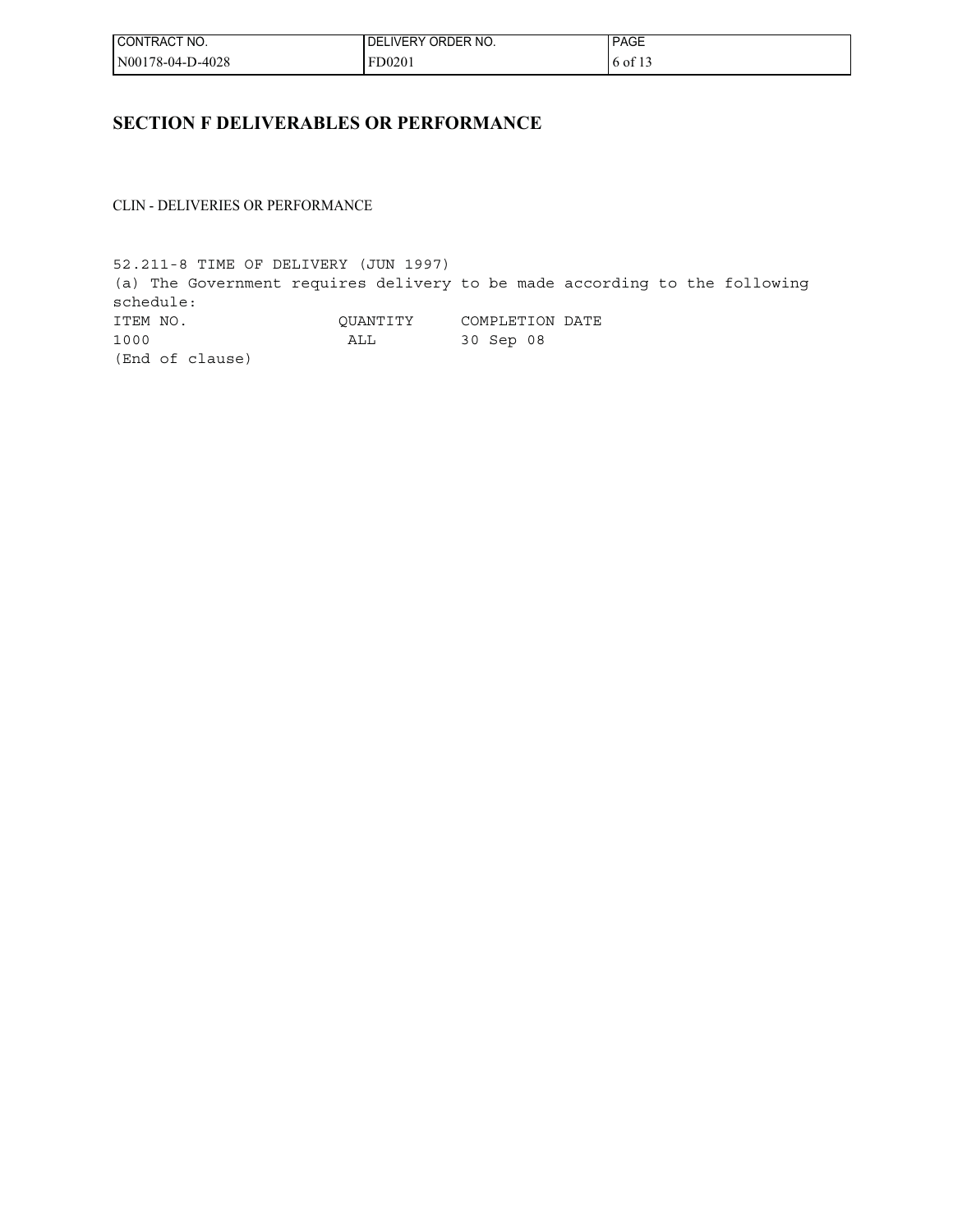| l CONTRACT NO.   | ORDER NO.<br>LIVERY (<br>DEI | <b>PAGE</b> |
|------------------|------------------------------|-------------|
| N00178-04-D-4028 | FD0201                       | of $13$     |

### **SECTION G CONTRACT ADMINISTRATION DATA**

Task Order Manager Kimberly W Dempsey, 3009 9500 MacArthur Blvd West Bethesda, MD 20817-5700 kimberly.dempsey@navy.mil 301-227-4161

### G17S TOM APPOINTMENT (AUG 2005)

(a) The Task Order Ordering Officer hereby appoints Kimberly M. Dempsey as the Task Order Manager (TOM) for this task order:

(b) The TOM is responsible for those specific functions assigned in the Task Order Administration Plan.

(c) Only the Task Order Ordering Officer has the authority to modify the terms of the task order. Therefore, in no event will any understanding, agreement, modification, change order, or other matter deviating from the terms of the basic contract or this task order between the contractor and any other person be effective or binding on the Government. If, in the opinion of the contractor, an effort outside the existing scope of this task order is requested, the contractor shall promptly notify the Task Order Ordering Office in writing. No action shall be taken by the contractor unless the Task Order Ordering Officer, or basic contract PCO has issued a formal modification.

### SEA 5252.216-9122 LEVEL OF EFFORT (DEC 2000)

(a) The Contractor agrees to provide the total level of effort specified in the next sentence in performance of the work described in Sections B and C of this contract. The total level of effort for the performance of this contract shall be 4,000 total man-hours of direct labor, including subcontractor direct labor for those subcontractors specifically identified in the Contractor's proposal as having hours included in the proposed level of effort.

(b) Of the total man-hours of direct labor set forth above, it is estimated that \_\_\_(to be identified at the task order level) man-hours are uncompensated effort.

Uncompensated effort is defined as hours provided by personnel in excess of 40 hours per week without additional compensation for such excess work. All other effort is defined as compensated effort. If no effort is indicated in the first sentence of this paragraph, uncompensated effort performed by the Contractor shall not be counted in fulfillment of the level of effort obligations under this contract.

(c) Effort performed in fulfilling the total level of effort obligations specified above shall only include effort performed in direct support of this contract and shall not include time and effort expended on such things as (local travel to and from an employee's usual work location), uncompensated effort while on travel status, truncated lunch periods, work (actual or inferred) at an employee's residence or other non-work locations (except as provided in paragraph (j) below), or other time and effort which does not have a specific and direct contribution to the tasks described in Sections B and C.

(d) The level of effort for this contract shall be expended at an average rate of approximately 40 hours per week. It is understood and agreed that the rate of man-hours per month may fluctuate in pursuit of the technical objective, provided such fluctuation does not result in the use of the total man-hours of effort prior to the expiration of the term hereof, except as provided in the following paragraph.

(e) If, during the term hereof, the Contractor finds it necessary to accelerate the expenditure of direct labor to such an extent that the total man hours of effort specified above would be used prior to the expiration of the term, the Contractor shall notify the Contracting Officer in writing setting forth the acceleration required, the probable benefits which would result, and an offer to undertake the acceleration at no increase in the estimated cost or fee together with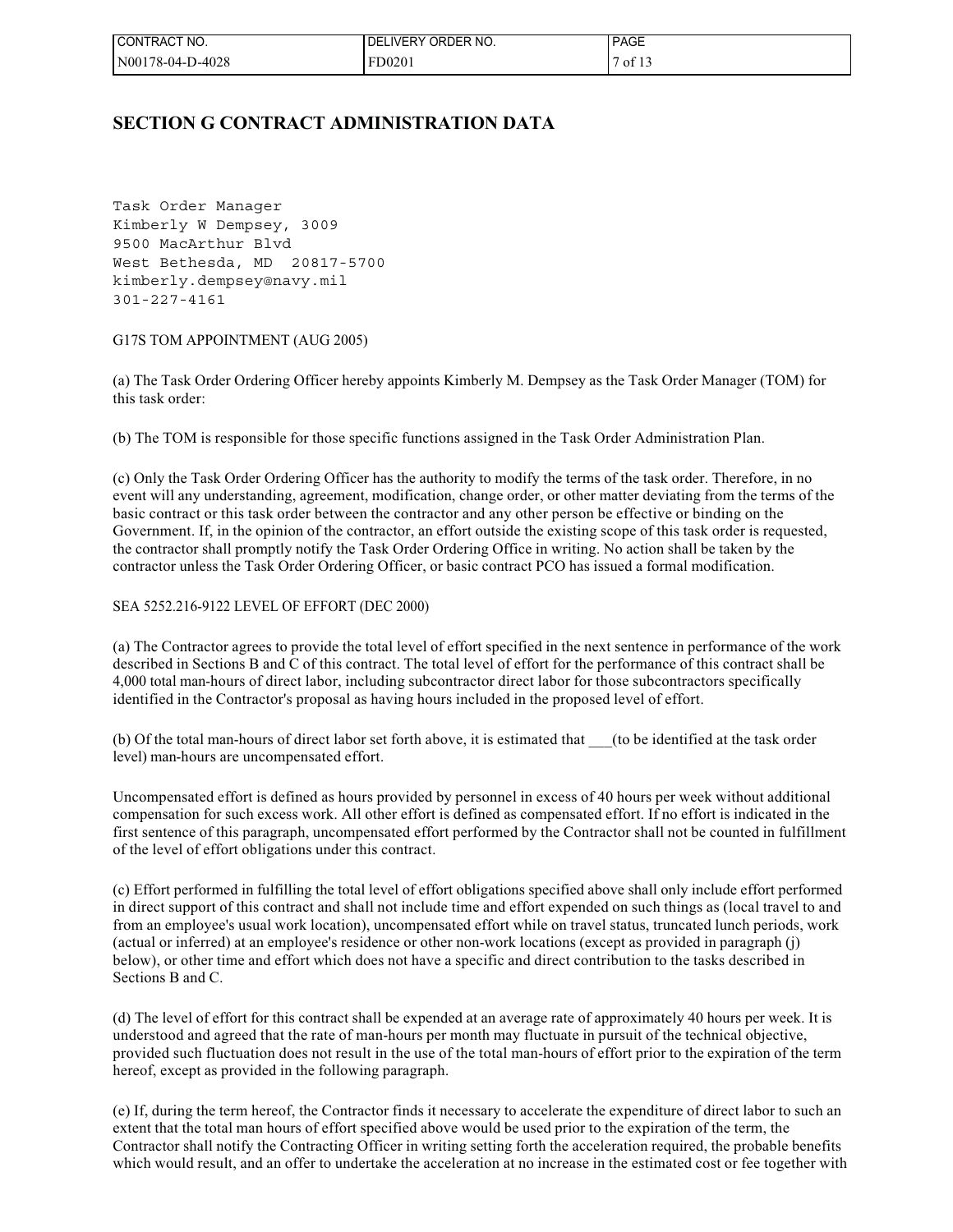| CONTRACT NO.     | I DELIVERY ORDER NO. | <b>PAGE</b> |
|------------------|----------------------|-------------|
| N00178-04-D-4028 | FD0201               | of 13 '     |

an offer, setting forth a proposed level of effort, cost breakdown, and proposed fee, for continuation of the work until expiration of the term hereof. The offer shall provide that the work proposed will be subject to the terms and conditions of this contract and any additions or changes required by then current law, regulations, or directives, and that the offer, with a written notice of acceptance by the Contracting Officer, shall constitute a binding contract. The Contractor shall not accelerate any effort until receipt of such written approval by the Contracting Officer. Any agreement to accelerate will be formalized by contract modification.

(f) The Contracting Officer may, by written order, direct the Contractor to accelerate the expenditure of direct labor such that the total man hours of effort specified in paragraph (a) above would be used prior to the expiration of the term. This order shall specify the acceleration required and the resulting revised term. The Contractor shall acknowledge this order within five days of receipt.

(g) If the total level of effort specified in paragraph (a) above is not provided by the Contractor during the period of this contract, the Contracting Officer, at its sole discretion, shall either (i) reduce the fee of this contract as follows:

Fee Reduction = Fee (Required LOE minus Expended LOE divided by Required LOE)

or (ii) subject to the provisions of the clause of this contract entitled "LIMITATION OF COST" (FAR 52.232-20) or "LIMITATION OF COST (FACILITIES)" (FAR 52.232-21), as applicable, require the Contractor to continue to perform the work until the total number of man hours of direct labor specified in paragraph (a) above shall have been expended, at no increase in the fee of this contract.

(h) The Contractor shall provide and maintain an accounting system, acceptable to the Administrative Contracting Officer and the Defense Contract Audit Agency (DCAA), which collects costs incurred and effort (compensated and uncompensated, if any) provided in fulfillment of the level of effort obligations of this contract. The Contractor shall indicate on each invoice the total level of effort claimed during the period covered by the invoice, separately identifying compensated effort and uncompensated effort, if any.

(i) Within 45 days after completion of the work under each separately identified period of performance hereunder, the Contractor shall submit the following information in writing to the Contracting Officer with copies to the cognizant Contract Administration Office and to the DCAA office to which vouchers are submitted: (1) the total number of man hours of direct labor expended during the applicable period; (2) a breakdown of this total showing the number of man hours expended in each direct labor classification and associated direct and indirect costs; (3) a breakdown of other costs incurred; and (4) the Contractor's estimate of the total allowable cost incurred under the contract for the period. Within 45 days after completion of the work under the contract, the Contractor shall submit, in addition, in the case of a cost underrun; (5) the amount by which the estimated cost of this contract may be reduced to recover excess funds and, in the case of an underrun in hours specified as the total level of effort; and (6) a calculation of the appropriate fee reduction in accordance with this clause. All submissions shall include subcontractor information.

(j) Notwithstanding any of the provisions in the above paragraphs, the Contractor may furnish man hours up to five percent in excess of the total man hours specified in paragraph (a) above, provided that the additional effort is furnished within the term hereof, and provided further that no increase in the estimated cost or fee is required.

(End of Clause)

### SEA 5252.232-9104 ALLOTMENT OF FUNDS (MAY 1993)

(a) This contract is incrementally funded with respect to both cost and fee. The amount(s) presently available and allotted to this contract for payment of fee for incrementally funded contract line item number/contract subline item number (CLIN/SLIN), subject to the clause entitled "FIXED FEE" (FAR 52.216-8) or "INCENTIVE FEE" (FAR 52.216- 10), as appropriate, is specified below. The amount(s) presently available and allotted to this contract for payment of cost for incrementally funded CLINs/SLINs is set forth below. As provided in the clause of this contract entitled "LIMITATION OF FUNDS" (FAR 52.232-22), the CLINs/SLINs covered thereby, and the period of performance for which it is estimated the allotted amount(s) will cover are as follows:

ITEM(S) ALLOTTED TO COST ALLOTTED TO FEE PERIOD OF

ESTIMATED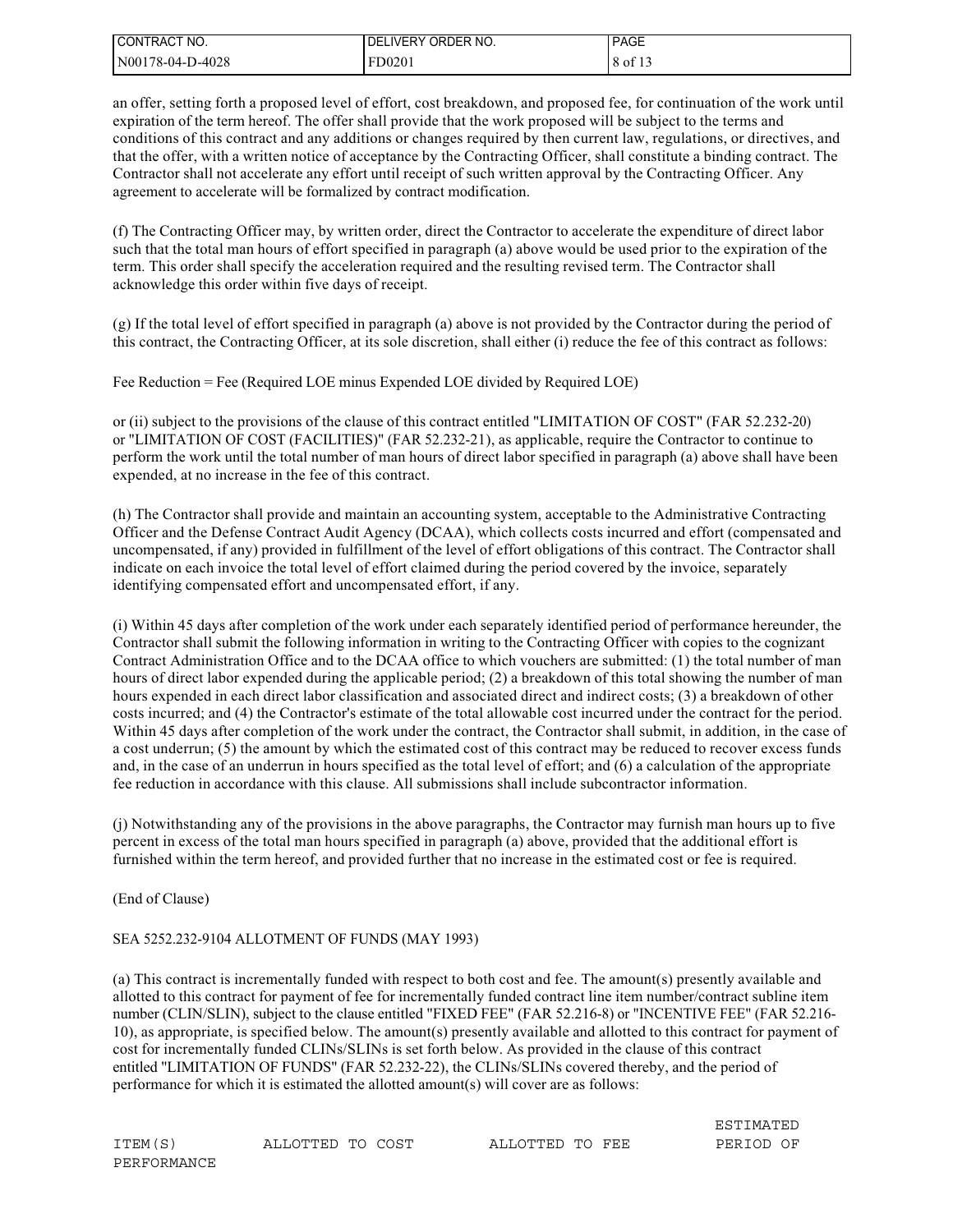| <b>I CONTRACT NO.</b> | LIVERY ORDER NO.<br>DEL | <b>PAGE</b> |
|-----------------------|-------------------------|-------------|
| $N00178-04-D-4028$    | FD0201                  | 9 of 13     |
|                       |                         |             |

1000 09 March 2008

(b) The parties contemplate that the Government will allot additional amounts to this contract from time to time for the incrementally funded CLINs/SLINs by unilateral contract modification, and any such modification shall state separately the amount(s) allotted for cost, the amount(s) allotted for fee, the CLINs/SLINs covered thereby, and the period of performance which the amount(s) are expected to cover.

(c) CLINs/SLINs are fully funded and performance under these CLINs/SLINs is subject to the clause of this contract entitled "LIMITATION OF COST" (FAR 52.232-20) or "LIMITATION OF COST (FACILITIES)" (FAR 52.232-21), as applicable.

(End of Clause)

5252.232-9001 SUBMISSION OF INVOICES (COST –REIMBURSEMENT, TIME-AND-MATERIALS, LABOR-HOUR, OR FIXED PRICE INCENTIVE (JUL 1992)

The Alternate II version of the clause entitled, "Submission of Invoices (Cost-Reimbursement, Time-and-Materials, Labor Hours, or FPI)(July 1992)" is hereby invoked as set forth under P00002 of the subject contract. Accordingly, paragraph (b) of the clause is completed to reflect the following invoicing instructions for this Task Order.

A copy of every invoice shall also be provided to the individuals listed below, at the address shown:

TASK ORDER MANAGER: See above

FINANCE/CODE 3100

Naval Surface Warfare Center Carderock Division

9500 MacArthur Blvd

West Bethesda, MD 20817-5700

(End of Clause)

Accounting Data SLINID PR Number Amount -------- ---------------------- --------------------- 1000 60671081 107210.00 LLA : AA 97X4930 NH1C 000 77777 0 000167 2F 000000 995300000131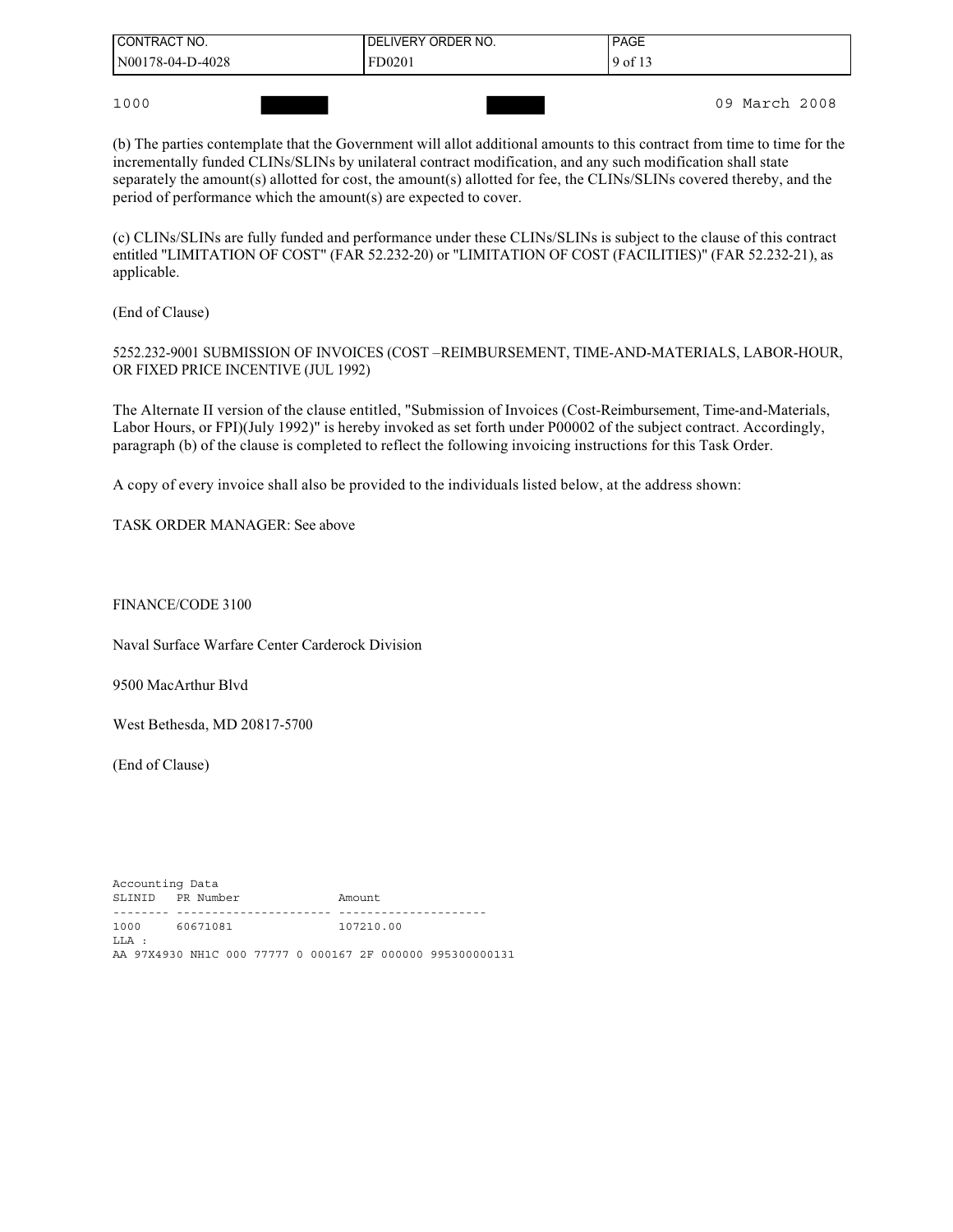| l CONTRACT NO.   | <b>LIVERY</b><br>ORDER NO.<br>DEI | <b>PAGE</b>  |
|------------------|-----------------------------------|--------------|
| N00178-04-D-4028 | FD0201                            | $10$ of $13$ |

### **SECTION H SPECIAL CONTRACT REQUIREMENTS**

CAR-H07 PROSPECTIVE FEE AMOUNT REDUCTION INCENTIVE PLAN (APR 2004) (NSWCCD)

(a) Introduction: The Government, on an annual basis, will evaluate the contractor's overall performance on this task order during the previous twelve months to determine if the fee amount should be reduced due to "Unsatisfactory" performance. The first evaluation will cover the period ending twelve months after the effective date of the task order with successive evaluations being performed for each twelve-month period thereafter, if the options are exercised, until the contractor completes performance under the task order. Based on the evaluation results, the Procuring Contracting Officer (PCO) will assign an overall performance rating in accordance with paragraph (b) of this provision. If the PCO assigns an "Unsatisfactory" performance rating the PCO will take unilateral action to provide for a fee reduction in the task order covering the performance period evaluated. This incentive plan provides the basis for evaluation of the contractor's performance and for determining if the fee amount should be reduced due to "Unsatisfactory" performance.

(b) Performance Ratings: The Government will evaluate the contractor's overall performance on this task order, and the PCO will assign one of the following ratings:

(1) Excellent

(2) Very Good

(3) Satisfactory

(4) Unsatisfactory

The standards associated with these ratings are given in the following Table 1.

Table 1: Overall Performance Ratings

Overall Performance Rating Standard

Excellent "Excellent" ratings for all performance evaluation criteria.

Very Good A combination of "Excellent" and "Satisfactory" ratings

determined by the PCO to exceed Satisfactory" overall.

Satisfactory A minimum of "Satisfactory" ratings for all performance

evaluation criteria.

Unsatisfactory A rating of "Unsatisfactory" for one or more

performance evaluation criteria.

(c) Incentive Objectives. The purpose of including a prospective fee amount reduction incentive in this task order is to ensure that the Government receives at least "Satisfactory" overall performance.

(d) Performance Evaluation Criteria. The contractor's overall performance will be evaluated using the criteria and standards provided for each objective in the Statement of Work, and identified in Tables 2 through 4 which are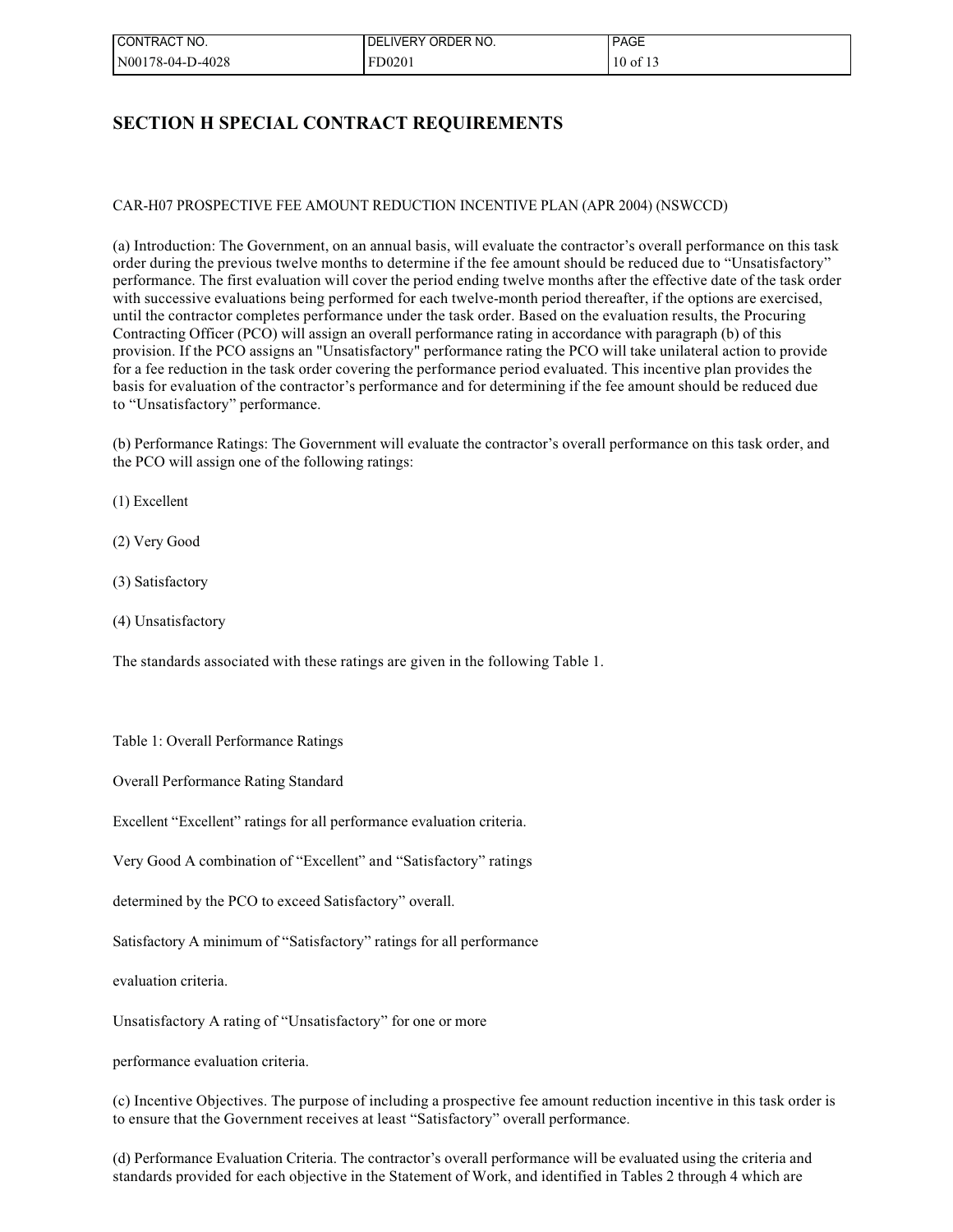| I CONTRACT NO.   | <b>IVERY</b><br>ORDER NO.<br>DE | <b>PAGE</b> |
|------------------|---------------------------------|-------------|
| N00178-04-D-4028 | FD0201                          | - OI<br>___ |

provided as an attachment.

(e) Organization. The performance evaluation organization consists of the Procuring Contracting Officer (PCO), who will serve as the Incentive Determining Official, and the Task Order Manager (ToM). They will obtain input from the other Government customers associated with that order.

(1) Procuring Contracting Officer (PCO): The PCO is responsible for properly administering the performance evaluation process and maintaining the official performance evaluation file and as PCO is responsible for making incentive determinations.

(2) ToM: The ToM maintains the written records of the contractor's performance so that a fair and accurate evaluation is obtained. The ToM coordinates and compiles the evaluation reports from the the other Government customers associated with that order.

(f) Evaluation Schedule. Each performance evaluation period will be 12 months in length. Following each evaluation period, the PCO (or Contract Negotiator if so designated by the PCO) and the ToM will hold a meeting with the contractor's Senior Technical Representative to review performance under the task order, including overall trends, specific problem areas, if any, and their resolution. Other Government and contractor personnel may also participate as deemed appropriate.

(g) Contractor's Self-Evaluation. The contractor may submit a self-evaluation for consideration during the evaluation process. To be considered, the report must be submitted to the PCO no later than the end of the eleventh month of the evaluation period. The report must include an overall performance rating for the task order covering the evaluation period and may include whatever information the contractor deems relevant to support that rating. The report shall not exceed two (2) pages in length.

(h) Incentive Determination. The PCO will make an incentive determination for the task order at the end of each evaluation period. The determination will be based upon the Task Order Manager's recommendation, the Contractor's Self-Evaluation and any other information deemed relevant by the PCO. The PCO's decision is unilateral and final. The determination will be documented and a copy provided to the contractor.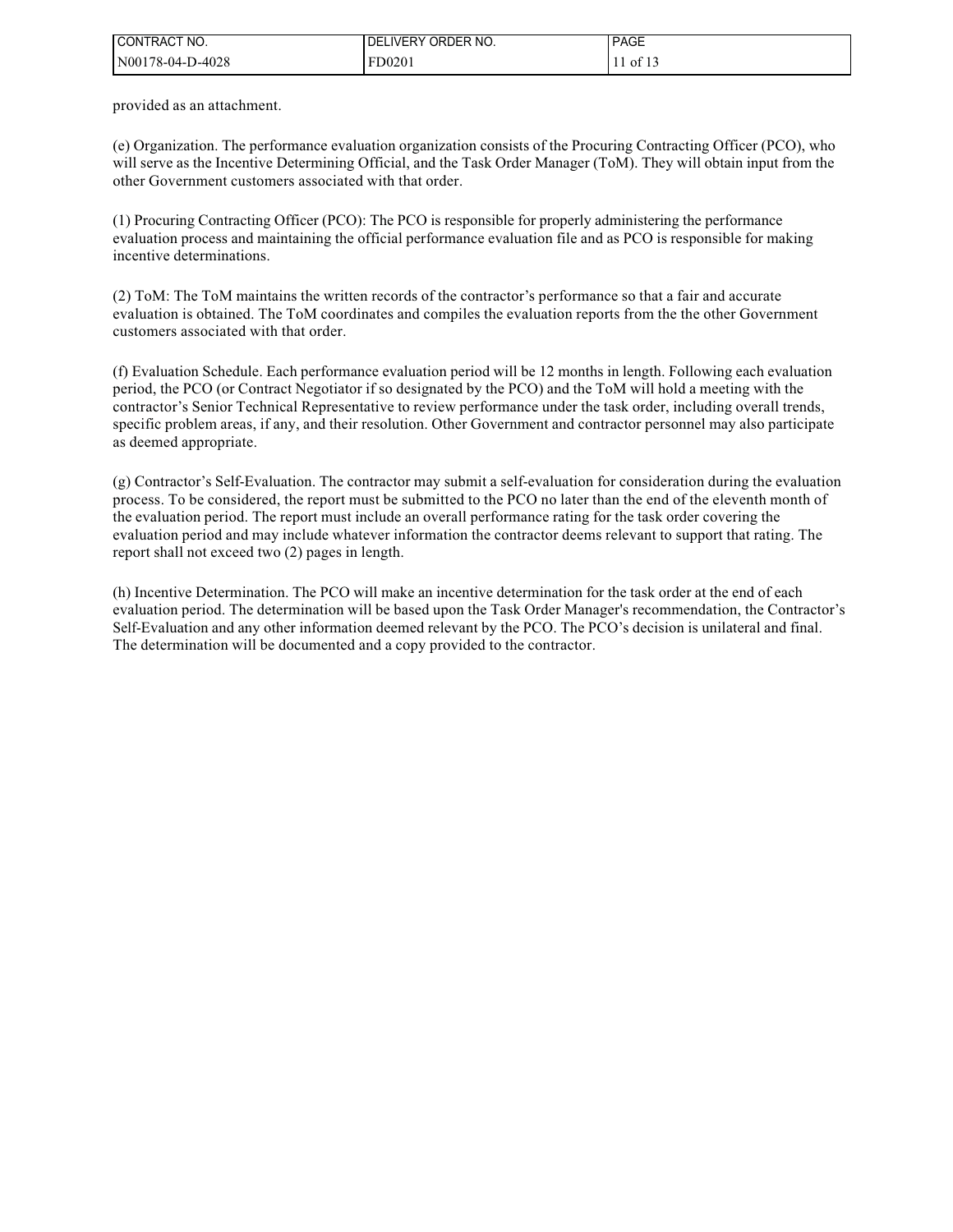| ' CONTRACT NO.   | '.IVERY ORDER NO.<br>DEI | <b>PAGE</b> |
|------------------|--------------------------|-------------|
| N00178-04-D-4028 | FD0201                   | 12 of 13    |

### **SECTION I CONTRACT CLAUSES**

### CAR-I18 TECHNICAL INSTRUCTIONS (DEC 2001)

(a) Performance of the work hereunder may be subject to written technical instructions signed by the Contracting Officer. As used herein, technical instructions are defined to include the following:

(1) Directions to the Contractor that suggest pursuit of certain lines of inquiry, shift work emphasis, fill in details or otherwise serve to accomplish the statement of work.

(2) Guidelines to the Contractor that assist in the interpretation of drawings, specifications or technical portions of work description.

(b) Technical instructions must be within the general scope of work stated in the task order. Technical instructions may not be used to :

(1) assign additional work under the task order;

(2) direct a change as defined in the "Changes" clause of the base contract;

(3) increase or decrease the contract price or estimated amount (including fee), as applicable,

the level of effort, or the time required for task order performance; or

(4) change any of the terms, conditions or specifications of the task order.

(c) If, in the opinion of the Contractor, any technical instruction calls for effort outside the scope of the task order

or is inconsistent with this requirement, the Contractor shall notify the Contracting Officer in writing within ten (10) working days after the receipt of any such instruction. The Contractor shall not proceed with the work affected by the technical instruction unless and until the Contracting Officer notifies the Contractor that the technical instruction is within the scope of this task order.

(d) Nothing in the paragraph (c) of this clause shall be construed to excuse the Contractor from performing that portion of the task order statement of work which is not affected by the disputed technical instruction.

(End of Clause)